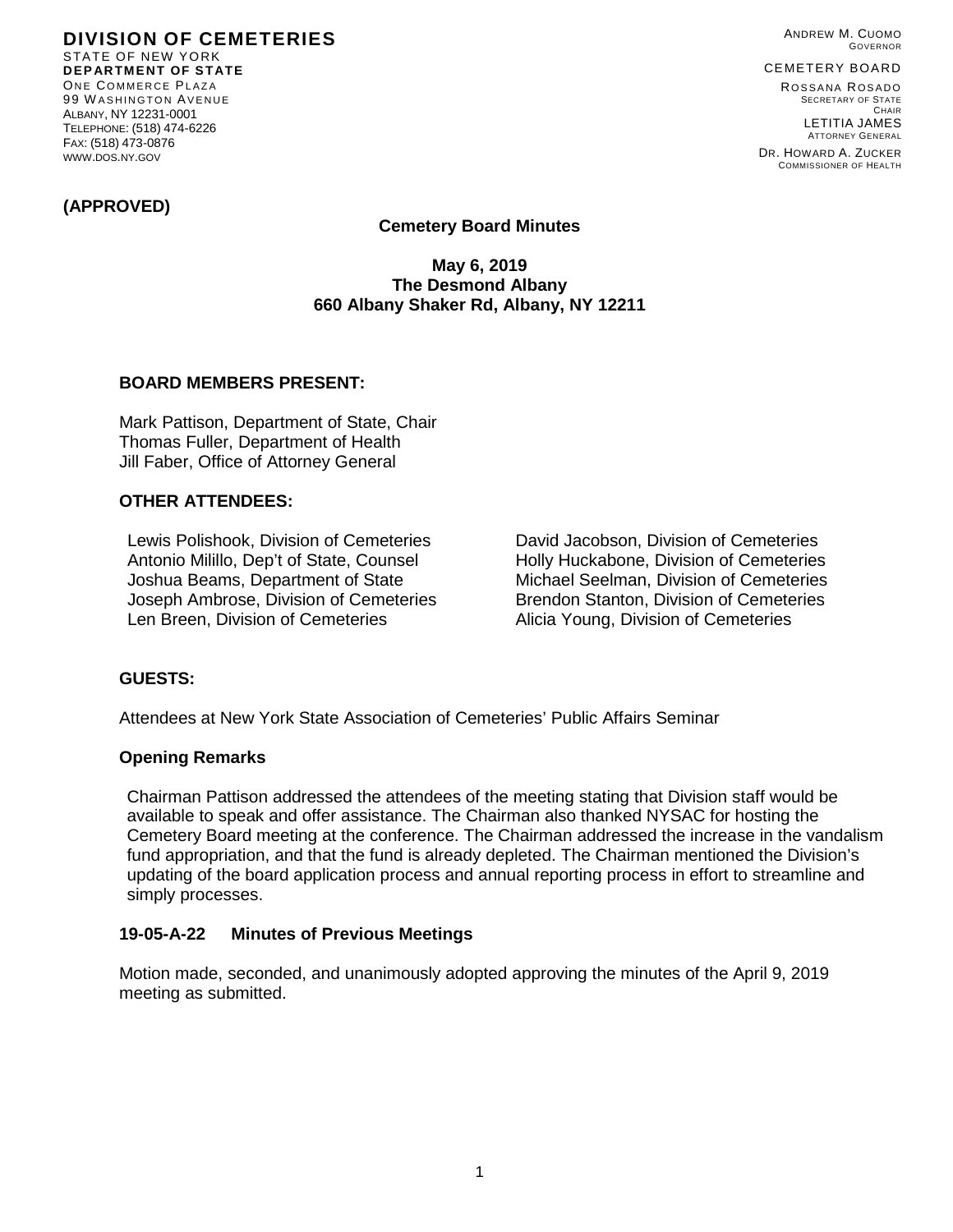# **19-05-B-23 Legislation and Regulation**

## **1. Pending Legislation**

Mr. Milillo stated that there was action on multiple bills currently before the Legislature.

- 1. A1605A/S1876A would require cemeteries to give the cemetery board and the municipality where they are located 180 days' notice that they are heading toward abandonment. It would require the Division to appoint a receiver prior to the abandonment if requested by a municipality and would permit a cemetery to again seek abandonment funds 25 years after the first application. It is similar to a bill previously vetoed by the Governor, although some changes have been made.
- 2. A07301/S00820 would amend General Business Law § 453 and Public Health Law §§107 and 3208 of the Public Health Law to permit funeral directors who are licensed insurance agents to receive a commission for the pre-need life (funeral) insurance.
- 3. A07350/S04610 would amend the Religious Corporation Law § 7 to prohibit a religious corporation that has a cemetery from selling/displaying monuments.
- 4. A.7651/S.5463 would allow cemeteries to use a percentage of the total value of their permanent maintenance and perpetual care funds, replacing the existing "net appreciation" statute. Counsel noted that this could allow cemeteries to deplete their trust funds and would not permit the New York State Cemetery Board to object to such usage provided that the cemetery maintained a certain type of investment policy. Public discussion ensued on the need for and effects of this proposed change.

## **Rules and Regulations**

None.

# **19-05-C-24 Division Report**

1. Annual Reports (statistics and delinquency notice)

Mr. Polishook reported that the Division has received approximately 300 online submissions, which is just under 30% of the total received to date. The Division has noted cemeteries that are delinquent in annual filings and will be sending postcards, mostly electronically, reminding cemeteries to file.

2. Staffing update (including interns)

Mr. Polishook reported that the Division is closer to filling two vacancies. Interviews are being conducted for the Buffalo Senior Accountant position. The Division is close to setting up interviews for the Assistant Director position. Also hired two interns for the summer. One will focus on data entry and the other will assist in building database capacity.

- 3. Division represented at the upcoming local government conferenceat Houghton College
- 4. Possible misappropriation of funds

Mr. Polishook reported that the State Police have identified a possible misappropriation at Perth Cemetery in Fulton County and have made an arrest. The cemetery's board was reorganized. The Division is working with the cemetery's board to get access to funds. The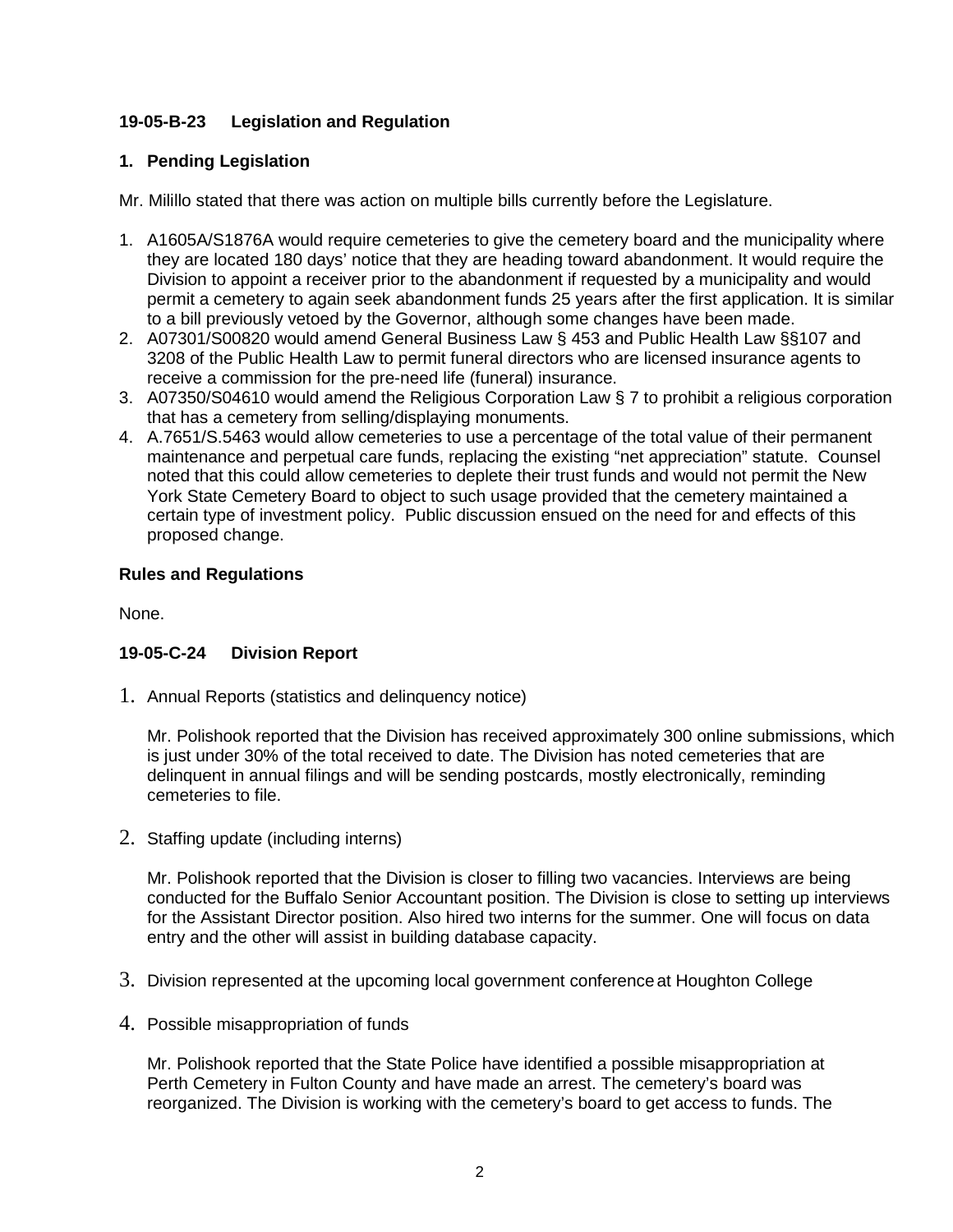amount misappropriated does not appear to be large enough to threaten the cemetery's existence.

5. St. Matthews Cemetery/ Forest Lawn Group

Mr. Polishook reported that the Division learned last week that there had been a partial collapse of a section at St. Matthews Cemetery, which is part of the Forest Lawn Group, and that Forest Lawn had disinterred bodies because of their reported concern about a collapse of the entire section. The Division is looking into situation, including the issue of whether the cemetery followed proper protocol.

6. Changes in board application process

Mr. Polishook reported that there should be a new application form for mausoleums and columbariums by next month. The Division already has a working template for four-year comparisons of income, expenses, and fund balances that should be included in any application to the Board. The new process will result in time saved for both the Division and cemeteries.

## **19-05-D-25 Vandalism, Abandonment and Monument Repair or Removal Fund Report**

Mr. Polishook reported that the Division has collected \$83,553. The Board has granted \$123,389.49 in applications, and \$95,076.33 is pending.

In the 2018-2019 fiscal year, the Division overspent its appropriation of \$939,000 by \$182.55. Approximately \$1.86 million in approved amounts was left unpaid.

Of the \$2,000,000 appropriation for the 2019-2020 Fiscal year approximately \$21,000 remains to be committed. Currently, funds are available to pay in full all applications approved in or before April 2019.

The Board approved the following applications for funds for restoration, subject to the availability of funds:

> 34-024 Manlius Cemetery- \$22,060.12 08-009 Riverside Cemetery - \$19,362.42 09-032 Valley View Cemetery - \$19,003.54 46-015 Greenridge Cemetery - \$34,650.25

## **19-05-E-26 Oakwood Cemetery (60-016)-New Office and Garage**

Oakwood Cemetery requests the Board's permission for a major renovation to construct a new office and garage as a part of its continuing major renovation to allow a space for meeting with those interested in purchasing plots as the current space has no meeting room and is not accessible and certain equipment cannot be garaged. The project will use funds from the general fund. The cemetery has gone to Court and filed papers to correct a permanent maintenance deficit. A motion was made, seconded and unanimously adopted approving the project conditioned on the cemetery obtaining all required local approvals and Division review of a complete stamped set of building plans; the project is not to exceed \$437,000.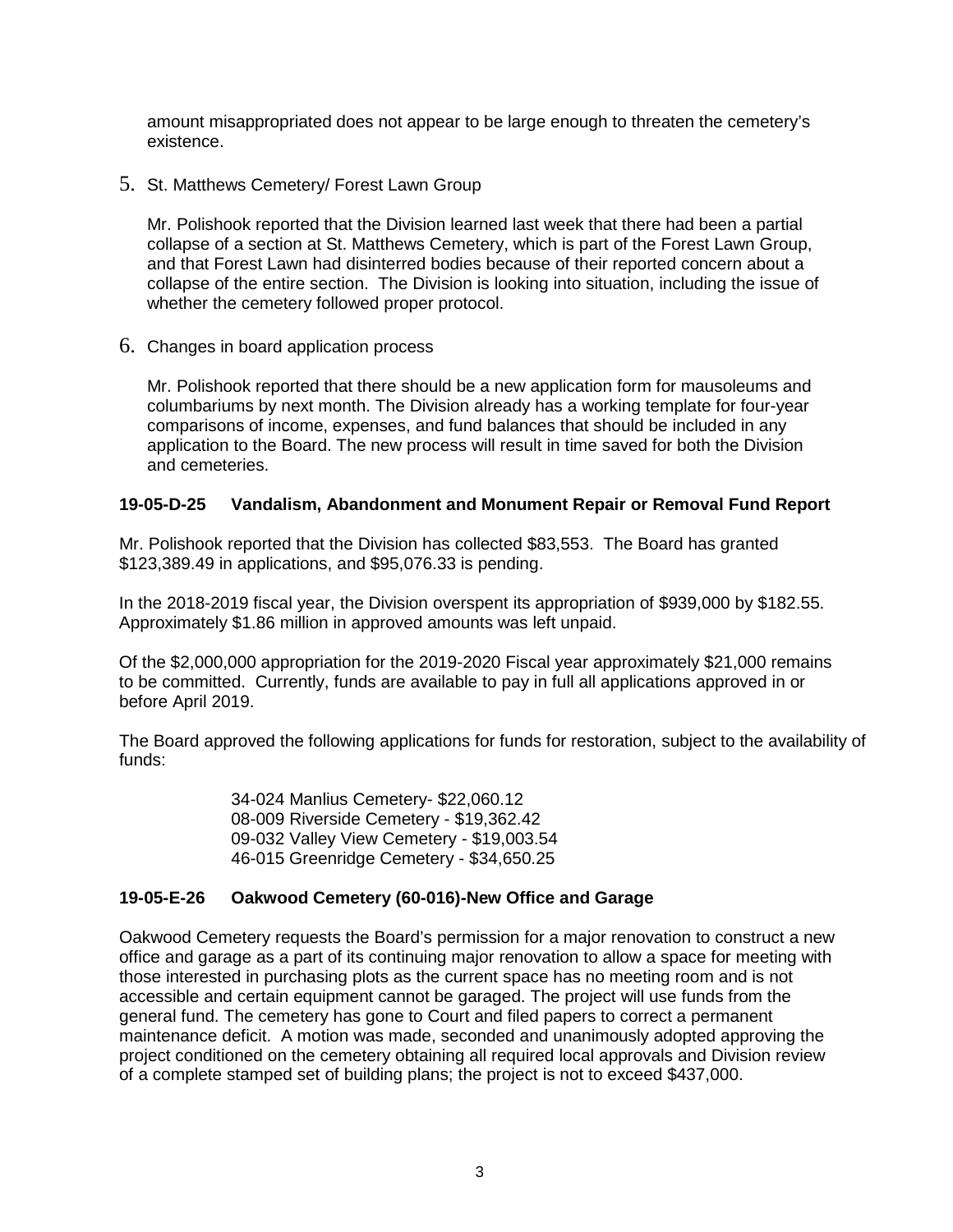## **19-05-F-27 White Plains Rural Cemetery (60-018)- New Crematory**

White Plains Rural Cemetery is requesting a new crematory, as it is running out of graves, to create a new source of revenue. The application resulted in litigation, in which the cemetery has so far prevailed. As the City of White Plains has an application for leave to appeal pending, all board approvals would be conditioned on the results of that appeal. The current plan is to install one retort. The cemetery is estimating 500 cases per year. The financing is through the cemetery's general fund for approximately \$177,000. The Division recommends approval. A motion was made seconded and unanimously adopted approving the application, conditioned on receipt of all required approvals, termination of the litigation in the cemetery's favor, and Division receipt and review of a complete stamped set of building plans.

## **19-05-G-28 Canandaigua Cemetery (35-004)- Net Appreciation and** *Nunc Pro Tunc* **Cemetery Renovation**

Canandaigua Cemetery received a grant from the State Historic Preservation Office in the amount of \$300,000 with another \$500,000 in donations to restore a chapel. The cemetery failed to apply for approval prior to beginning the renovation of the chapel which has already had significant work done. The cemetery wants to use net appreciation of \$550,000 (86 percent of its net appreciation on its PM Fund in the last five years) to finance the balance of the project (plus a small amount of general funds). The Division believes that the cemetery will earn income on rentals of the space, though not as much as the cemetery states. The total cost of the project is \$1.229 million. The Cemetery is looking to use \$550,000 in the net appreciation.

Counsel objected that brokerage statements required as part of applications for use of net appreciation were not included in the information provided to the Board. Mr. Polishook explained that the Division's accountant had in fact received and relied on this information, but, having verified the calculations, the Division decided not to include these statements in the board application. Counsel pointed out that the cemetery had made a mistake in its application (the amount in Box G on the application form was wrong).

A representative from the cemetery clarified on the financials included in the application.

After discussion, motion was made, seconded, and unanimously adopted (1) approving the application for approval of a major renovation, but (2) objecting to the appropriation of net appreciation to the net appreciation and allow the Division to withdraw the objection and consider it approved upon counsel final review; Chairman Pattison indicated his desire that this take place by May 17, 2019 if possible.

## **19-05-H-29 Elmlawn Cemetery (15-005) Major Renovation- Easement**

Elmlawn Cemetery has an existing easement with a sewer running through it at the back of the cemetery. The cemetery seeks to grant another easement in the same location for a neighboring church to lay electric cable. The Cemetery has agreed to include a modified version of the standard cell tower rider which contains protections for the Cemetery. A motion was made, seconded, and unanimously adopted approving the application subject to counsel's review of the easement and rider (the proposed easement was inadvertently omitted from the materials provided to the Board).

## **19-05-I-30 D. Tonken Crematory (15-077) Major Renovation- New Retort**